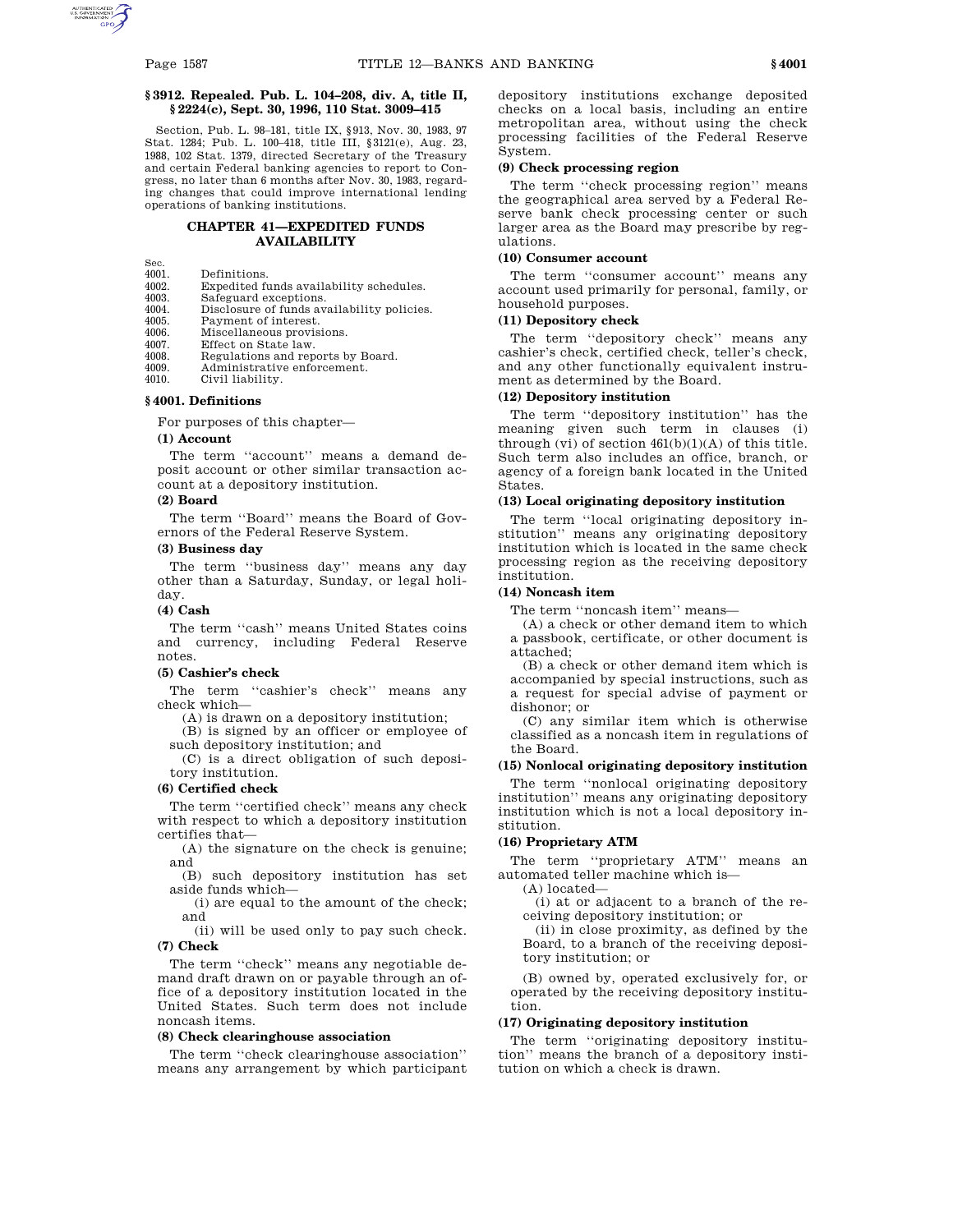#### **(18) Nonproprietary ATM**

The term ''nonproprietary ATM'' means an automated teller machine which is not a proprietary ATM.

## **(19) Participant**

The term ''participant'' means a depository institution which—

(A) is located in the same geographic area as that served by a check clearinghouse association; and

(B) exchanges checks through the check clearinghouse association, either directly or through an intermediary.

#### **(20) Receiving depository institution**

The term ''receiving depository institution'' means the branch of a depository institution or the proprietary ATM in which a check is first deposited.

## **(21) State**

The term ''State'' means any State, the District of Columbia, the Commonwealth of Puerto Rico, or the Virgin Islands.

#### **(22) Teller's check**

The term ''teller's check'' means any check issued by a depository institution and drawn on another depository institution.

#### **(23) United States**

The term ''United States'' means the several States, the District of Columbia, the Commonwealth of Puerto Rico, and the Virgin Islands.

## **(24) Unit of general local government**

The term ''unit of general local government'' means any city, county, town, township, parish, village, or other general purpose political subdivision of a State.

#### **(25) Wire transfer**

The term ''wire transfer'' has such meaning as the Board shall prescribe by regulations.

(Pub. L. 100–86, title VI, §602, Aug. 10, 1987, 101 Stat. 635.)

#### REFERENCES IN TEXT

This chapter, referred to in text, was in the original ''this title'', meaning title VI of Pub. L. 100–86, Aug. 10, 1987, 101 Stat. 635, known as the Expedited Funds Availability Act, which enacted this chapter, amended section 248a of this title, and enacted provisions set out as notes under sections 248a and 4001 of this title. For complete classification of this Act to the Code, see Short Title note below and Tables.

#### EFFECTIVE DATE

Section 613 of title VI of Pub. L. 100–86 provided that: ''(a) DATE OF ENACTMENT.—Except as provided in subsection (b), this title [enacting this chapter, amending section 248a of this title, and enacting provisions set out as notes under this section and section 248a of this title] shall take effect on the date of the enactment of this title [Aug. 10, 1987].

'(b) 1 YEAR AFTER DATE OF ENACTMENT.—Sections 603, 604, 605, 606, 610, and 611 [enacting sections 4002 to 4005, 4009, and 4010 of this title] shall take effect on September 1, 1988.''

#### SHORT TITLE

Section 601 of title VI of Pub. L. 100–86 provided that: ''This title [enacting this chapter, amending section 248a of this title, and enacting provisions set out as notes under this section and section 248a of this title] may be cited as the 'Expedited Funds Availability Act'.''

#### SEPARABILITY

If any provision of Pub. L. 100–86 or the application thereof to any person or circumstances is held invalid, the remainder of Pub. L. 100–86 and the application of the provision to other persons not similarly situated or to other circumstances not to be affected thereby, see section 1205 of Pub. L. 100–86, set out as a note under section 226 of this title.

#### **§ 4002. Expedited funds availability schedules**

#### **(a) Next business day availability for certain deposits**

#### **(1) Cash deposits; wire transfers**

Except as provided in subsection (e) of this section and in section 4003 of this title, in any case in which—

(A) any cash is deposited in an account at a receiving depository institution staffed by individuals employed by such institution, or (B) funds are received by a depository in-

stitution by wire transfer for deposit in an account at such institution,

such cash or funds shall be available for withdrawal not later than the business day after the business day on which such cash is deposited or such funds are received for deposit.

## **(2) Government checks; certain other checks**

Funds deposited in an account at a depository institution by check shall be available for withdrawal not later than the business day after the business day on which such funds are deposited in the case of—

(A) a check which—

(i) is drawn on the Treasury of the United States; and

(ii) is endorsed only by the person to whom it was issued;

(B) a check which—

(i) is drawn by a State;

(ii) is deposited in a receiving depository institution which is located in such State and is staffed by individuals employed by such institution;

(iii) is deposited with a special deposit slip which indicates it is a check drawn by a State; and

(iv) is endorsed only by the person to whom it was issued;

(C) a check which—

(i) is drawn by a unit of general local government;

(ii) is deposited in a receiving depository institution which is located in the same State as such unit of general local government and is staffed by individuals employed by such institution;

(iii) is deposited with a special deposit slip which indicates it is a check drawn by a unit of general local government; and

(iv) is endorsed only by the person to whom it was issued;

(D) the first \$100 deposited by check or checks on any one business day;

(E) a check deposited in a branch of a depository institution and drawn on the same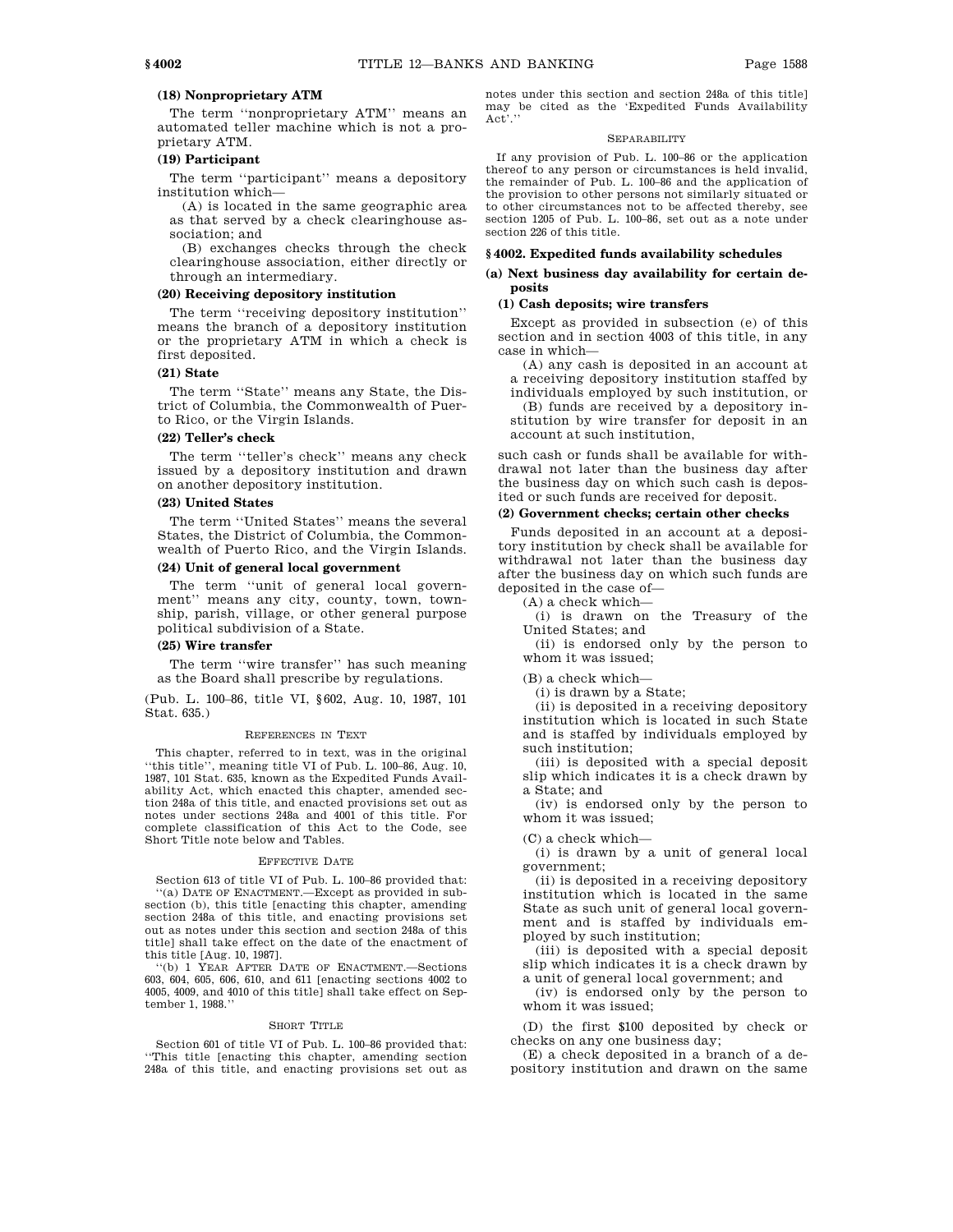or another branch of the same depository institution if both such branches are located in the same State or the same check processing region;

(F) a cashier's check, certified check, teller's check, or depository check which—

(i) is deposited in a receiving depository institution which is staffed by individuals employed by such institution;

(ii) is deposited with a special deposit slip which indicates it is a cashier's check, certified check, teller's check, or depository check, as the case may be; and

(iii) is endorsed only by the person to whom it was issued.

## **(b) Permanent schedule**

## **(1) Availability of funds deposited by local checks**

Subject to paragraph (3) of this subsection, subsections  $(a)(2)$ ,  $(d)$ , and  $(e)$  of this section, and section 4003 of this title, not more than 1 business day shall intervene between the business day on which funds are deposited in an account at a depository institution by a check drawn on a local originating depository institution and the business day on which the funds involved are available for withdrawal.

## **(2) Availability of funds deposited by nonlocal checks**

Subject to paragraph (3) of this subsection, subsections (a)(2), (d), and (e) of this section, and section 4003 of this title, not more than 4 business days shall intervene between the business day on which funds are deposited in an account at a depository institution by a check drawn on a nonlocal originating depository institution and the business day on which such funds are available for withdrawal.

# **(3) Time period adjustments for cash withdrawal of certain checks**

## **(A) In general**

Except as provided in subparagraph (B), funds deposited in an account in a depository institution by check (other than a check described in subsection (a)(2) of this section) shall be available for cash withdrawal not later than the business day after the business day on which such funds otherwise are available under paragraph (1) or (2).

# **(B) 5 p.m. cash availability**

Not more than \$400 (or the maximum amount allowable in the case of a withdrawal from an automated teller machine but not more than \$400) of funds deposited by one or more checks to which this paragraph applies shall be available for cash withdrawal not later than 5 o'clock post meridian of the business day on which such funds are available under paragraph (1) or (2). If funds deposited by checks described in both paragraph (1) and paragraph (2) become available for cash withdrawal under this paragraph on the same business day, the limitation contained in this subparagraph shall apply to the aggregate amount of such funds.

#### **(C) \$100 availability**

Any amount available for withdrawal under this paragraph shall be in addition to the amount available under subsection  $(a)(2)(D)$  of this section.

## **(4) Applicability**

This subsection shall apply with respect to funds deposited by check in an account at a depository institution on or after September 1, 1990, except that the Board may, by regulation, make this subsection or any part of this subsection applicable earlier than September 1, 1990.

# **(c) Temporary schedule**

## **(1) Availability of local checks (A) In general**

Subject to subparagraph (B) of this paragraph, subsections  $(a)(2)$ ,  $(d)$ , and  $(e)$  of this section, and section 4003 of this title, not more than 2 business days shall intervene between the business day on which funds are deposited in an account at a depository institution by a check drawn on a local originating depository institution and the business day on which such funds are available for withdrawal.

## **(B) Time period adjustment for cash withdrawal of certain checks**

## **(i) In general**

Except as provided in clause (ii), funds deposited in an account in a depository institution by check drawn on a local depository institution that is not a participant in the same check clearinghouse association as the receiving depository institution (other than a check described in subsection (a)(2) of this section) shall be available for cash withdrawal not later than the business day after the business day on which such funds otherwise are available under subparagraph (A).

## **(ii) 5 p.m. cash availability**

Not more than \$400 (or the maximum amount allowable in the case of a withdrawal from an automated teller machine but not more than \$400) of funds deposited by one or more checks to which this subparagraph applies shall be available for cash withdrawal not later than 5 o'clock post meridian of the business day on which such funds are available under subparagraph (A).

# **(iii) \$100 availability**

Any amount available for withdrawal under this subparagraph shall be in addition to the amount available under subsection  $(a)(2)(D)$  of this section.

## **(2) Availability of nonlocal checks**

Subject to subsections  $(a)(2)$ ,  $(d)$ , and  $(e)$  of this section and section 4003 of this title, not more than 6 business days shall intervene between the business day on which funds are deposited in an account at a depository institution by a check drawn on a nonlocal originating depository institution and the business day on which such funds are available for withdrawal.

## **(3) Applicability**

This subsection shall apply with respect to funds deposited by check in an account at a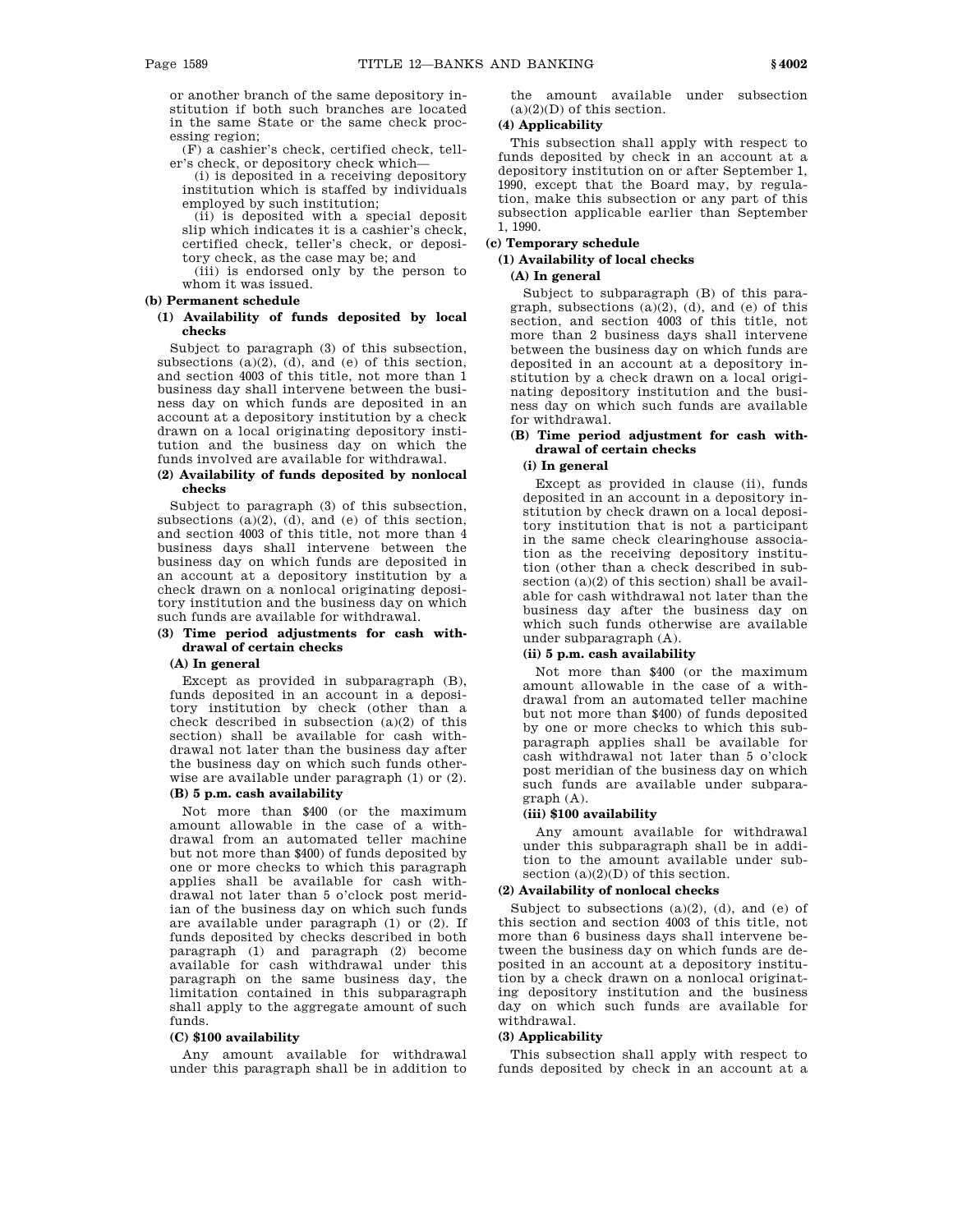depository institution after August 31, 1988, and before September 1, 1990, except as may be otherwise provided under subsection (b)(4) of this section.

# **(d) Time period adjustments**

# **(1) Reduction generally**

Notwithstanding any other provision of law, the Board shall, by regulation, reduce the time periods established under subsections (b), (c), and (e) of this section to as short a time as possible and equal to the period of time achievable under the improved check clearing system for a receiving depository institution to reasonably expect to learn of the nonpayment of most items for each category of checks.

## **(2) Extension for certain deposits in noncontiguous States or territories**

Notwithstanding any other provision of law, any time period established under subsection (b), (c), or (e) of this section shall be extended by 1 business day in the case of any deposit which is both—

(A) deposited in an account at a depository institution which is located in Alaska, Hawaii, Puerto Rico, or the Virgin Islands; and

(B) deposited by a check drawn on an originating depository institution which is not located in the same State, commonwealth, or territory as the receiving depository institution.

#### **(e) Deposits at ATM**

## **(1) Nonproprietary ATM**

# **(A) In general**

Not more than 4 business days shall intervene between the business day a deposit described in subparagraph (B) is made at a nonproprietary automated teller machine (for deposit in an account at a depository institution) and the business day on which funds from such deposit are available for withdrawal.

## **(B) Deposits described in this paragraph1**

A deposit is described in this subparagraph if it is—

(i) a cash deposit;

(ii) a deposit made by a check described in subsection (a)(2) of this section;

(iii) a deposit made by a check drawn on a local originating depository institution (other than a check described in subsection (a)(2) of this section); or

(iv) a deposit made by a check drawn on a nonlocal originating depository institution (other than a check described in subsection (a)(2) of this section).

## **(2) Proprietary ATM—temporary and permanent schedules**

The provisions of subsections (a), (b), and (c) of this section shall apply with respect to any funds deposited at a proprietary automated teller machine for deposit in an account at a depository institution.

## **(3) Study and report on ATM's**

The Board shall, either directly or through the Consumer Advisory Council, establish and maintain a dialogue with depository institutions and their suppliers on the computer software and hardware available for use by automated teller machines, and shall, not later than September 1 of each of the first 3 calendar years beginning after August 10, 1987, report to the Congress regarding such software and hardware and regarding the potential for improving the processing of automated teller machine deposits.

## **(f) Check return; notice of nonpayment**

No provision of this section shall be construed as requiring that, with respect to all checks deposited in a receiving depository institution—

(1) such checks be physically returned to such depository institution; or

(2) any notice of nonpayment of any such check be given to such depository institution within the times set forth in subsection (a), (b), (c), or (e) of this section or in the regulations issued under any such subsection.

(Pub. L. 100–86, title VI, §603, Aug. 10, 1987, 101 Stat. 637; Pub. L. 101–625, title X, §1001, Nov. 28, 1990, 104 Stat. 4424; Pub. L. 102–242, title II, §227(a), (b)(1), Dec. 19, 1991, 105 Stat. 2307; Pub. L. 111–203, title X, §1086(a), (e), July 21, 2010, 124 Stat. 2085, 2086.)

#### AMENDMENT OF SECTION

*Pub. L. 111–203, title X, §§1086(a), (e), 1100H, July 21, 2010, 124 Stat. 2085, 2086, 2113, provided that, effective on the designated transfer date, this section is amended:*

*(1) in subsection (a)(2)(D), by substituting ''\$200'' for ''\$100'';*

*(2) in subsections (b)(3)(C) and (c)(1)(B)(iii), in the headings, by substituting ''\$200'' for ''\$100''; and*

*(3) in subsection (d)(1), by inserting '', jointly with the Director of the Bureau of Consumer Financial Protection,'' after ''Board''.*

*See Effective Date of 2010 Amendment note below.*

#### **AMENDMENTS**

1991—Subsec. (e)(1). Pub. L. 102–242, §227(b)(1)(A), struck out ''—temporary schedule'' after ''ATM'' in heading.

Subsec. (e)(1)(C). Pub. L. 102–242, §227(a), struck out subpar. (C) which read as follows: ''This paragraph shall apply with respect to funds deposited at a nonproprietary automated teller machine after August 31, 1988, and prior to the expiration of the 2-year period beginning on November 28, 1990.''

Subsec. (e)(2) to (4). Pub. L. 102–242, §227(a), (b)(1)(B), redesignated pars. (3) and (4) as (2) and (3), respectively, and struck out former par. (2) which related to permanent schedule for funds deposited at nonproprietary automated teller machines.

1990—Subsec. (e)(1)(A). Pub. L. 101–625, §1001(1), substituted "4" for "6".

Subsec. (e)(1)(C). Pub. L. 101–625, §1001(2), substituted ''prior to the expiration of the 2-year period beginning on November 28, 1990'' for ''before September 1, 1990''.

Subsec. (e)(2)(D). Pub. L. 101–625, §1001(3), substituted ''the expiration of the 2-year period beginning on November 28, 1990" for "September 1, 1990".

#### EFFECTIVE DATE OF 2010 AMENDMENT

Amendment by Pub. L. 111–203 effective on the designated transfer date, see section 1100H of Pub. L. 111–203, set out as a note under section 552a of Title 5, Government Organization and Employees.

<sup>1</sup>So in original. Probably should be ''subparagraph''.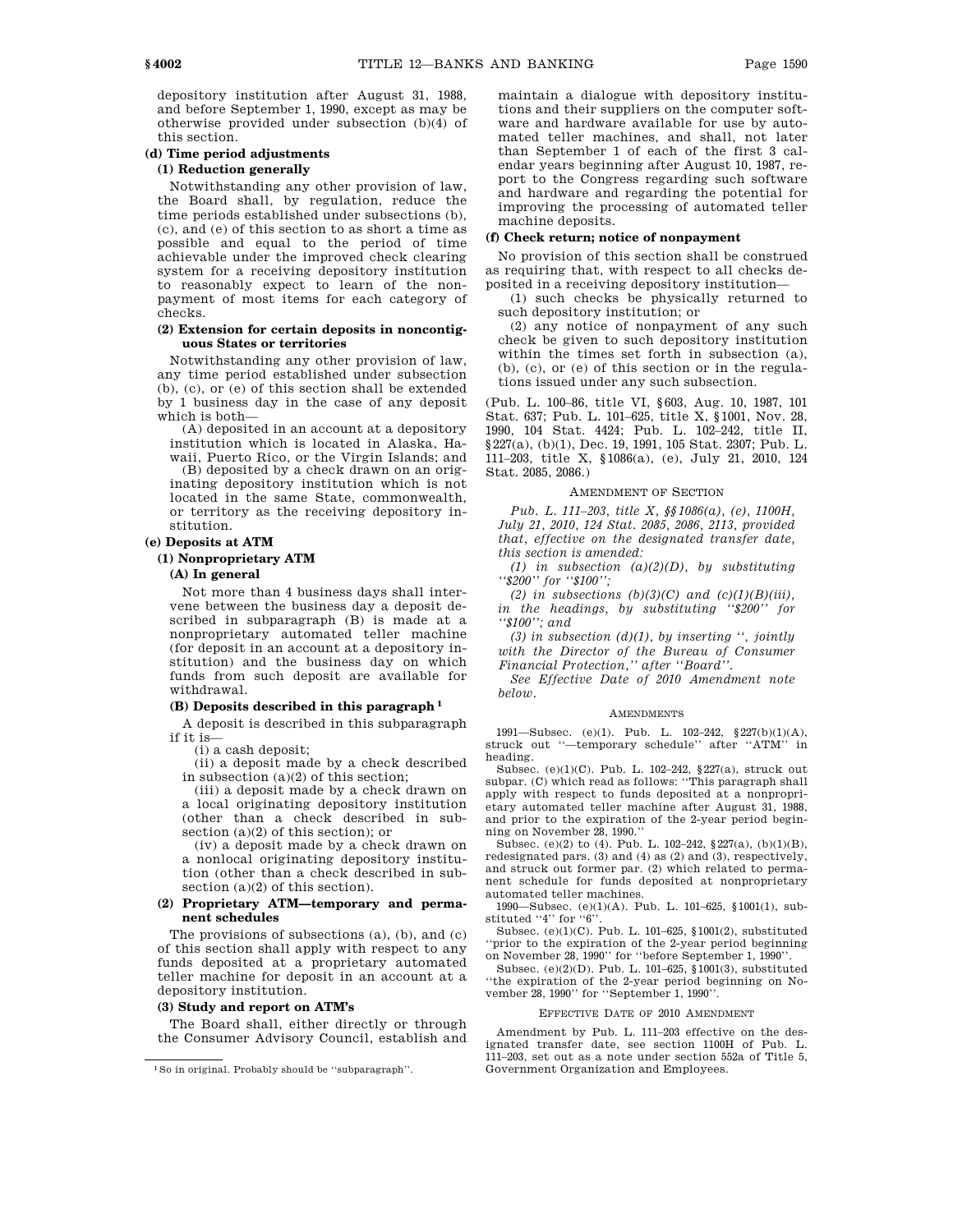#### EFFECTIVE DATE

Section effective Sept. 1, 1988, see section 613(b) of Pub. L. 100–86, set out as a note under section 4001 of this title.

## **§ 4003. Safeguard exceptions**

#### **(a) New accounts**

Notwithstanding section 4002 of this title, in the case of any account established at a depository institution by a new depositor, the following provisions shall apply with respect to any deposit in such account during the 30-day period (or such shorter period as the Board may establish) beginning on the date such account is established—

## **(1) Next business day availability of cash and certain items**

Except as provided in paragraph (3), in the case of—

(A) any cash deposited in such account;

(B) any funds received by such depository institution by wire transfer for deposit in such account;

(C) any funds deposited in such account by cashier's check, certified check, teller's check, depository check, or traveler's check; and

(D) any funds deposited by a government check which is described in subparagraph  $(A)$ ,  $(B)$ , or  $(C)$  of section  $4002(a)(2)$  of this title,

such cash or funds shall be available for withdrawal on the business day after the business day on which such cash or funds are deposited or, in the case of a wire transfer, on the business day after the business day on which such funds are received for deposit.

## **(2) Availability of other items**

In the case of any funds deposited in such account by a check (other than a check described in subparagraph (C) or (D) of paragraph (1)), the availability for withdrawal of such funds shall not be subject to the provisions of section  $4002(b)$ ,  $4002(c)$ , or paragraphs<sup>1</sup> (1) of section 4002(e) of this title.

## **(3) Limitation relating to certain checks in excess of \$5,000**

In the case of funds deposited in such account during such period by checks described in subparagraph (C) or (D) of paragraph (1) the aggregate amount of which exceeds \$5,000—

(A) paragraph (1) shall apply only with respect to the first \$5,000 of such aggregate amount; and

(B) not more than 8 business days shall intervene between the business day on which any such funds are deposited and the business day on which such excess amount shall be available for withdrawal.

## **(b) Large or redeposited checks; repeated overdrafts**

The Board may, by regulation, establish reasonable exceptions to any time limitation established under subsection  $(a)(2)$ ,  $(b)$ ,  $(c)$ , or  $(e)$  of section 4002 of this title for—

(1) the amount of deposits by one or more checks that exceeds the amount of \$5,000 in any one day;

(2) checks that have been returned unpaid and redeposited; and

(3) deposit accounts which have been overdrawn repeatedly.

## **(c) Reasonable cause exception**

## **(1) In general**

In accordance with regulations which the Board shall prescribe, subsections (a)(2), (b), (c), and (e) of section 4002 of this title shall not apply with respect to any check deposited in an account at a depository institution if the receiving depository institution has reasonable cause to believe that the check is uncollectible from the originating depository institution. For purposes of the preceding sentence, reasonable cause to believe requires the existence of facts which would cause a wellgrounded belief in the mind of a reasonable person. Such reasons shall be included in the notice required under subsection (f) of this section.

#### **(2) Basis for determination**

No determination under this subsection may be based on any class of checks or persons.

#### **(3) Overdraft fees**

If the receiving depository institution determines that a check deposited in an account is a check described in paragraph (1), the receiving depository institution shall not assess any fee for any subsequent overdraft with respect to such account, if—

(A) the depositor was not provided with the written notice required under subsection (f) of this section (with respect to such determination) at the time the deposit was made;

(B) the overdraft would not have occurred but for the fact that the funds so deposited are not available; and

(C) the amount of the check is collected from the originating depository institution.

## **(4) Compliance**

Each agency referred to in section 4009(a) of this title shall monitor compliance with the requirements of this subsection in each regular examination of a depository institution and shall describe in each report to the Congress the extent to which this subsection is being complied with. For the purpose of this paragraph, each depository institution shall retain a record of each notice provided under subsection (f) of this section as a result of the application of this subsection.

## **(d) Emergency conditions**

Subject to such regulations as the Board may prescribe, subsections  $(a)(2)$ ,  $(b)$ ,  $(c)$ , and  $(e)$  of section 4002 of this title shall not apply to funds deposited by check in any receiving depository institution in the case of—

(1) any interruption of communication facilities;

(2) suspension of payments by another depository institution;

(3) any war; or

<sup>1</sup>So in original. Probably should be ''paragraph''.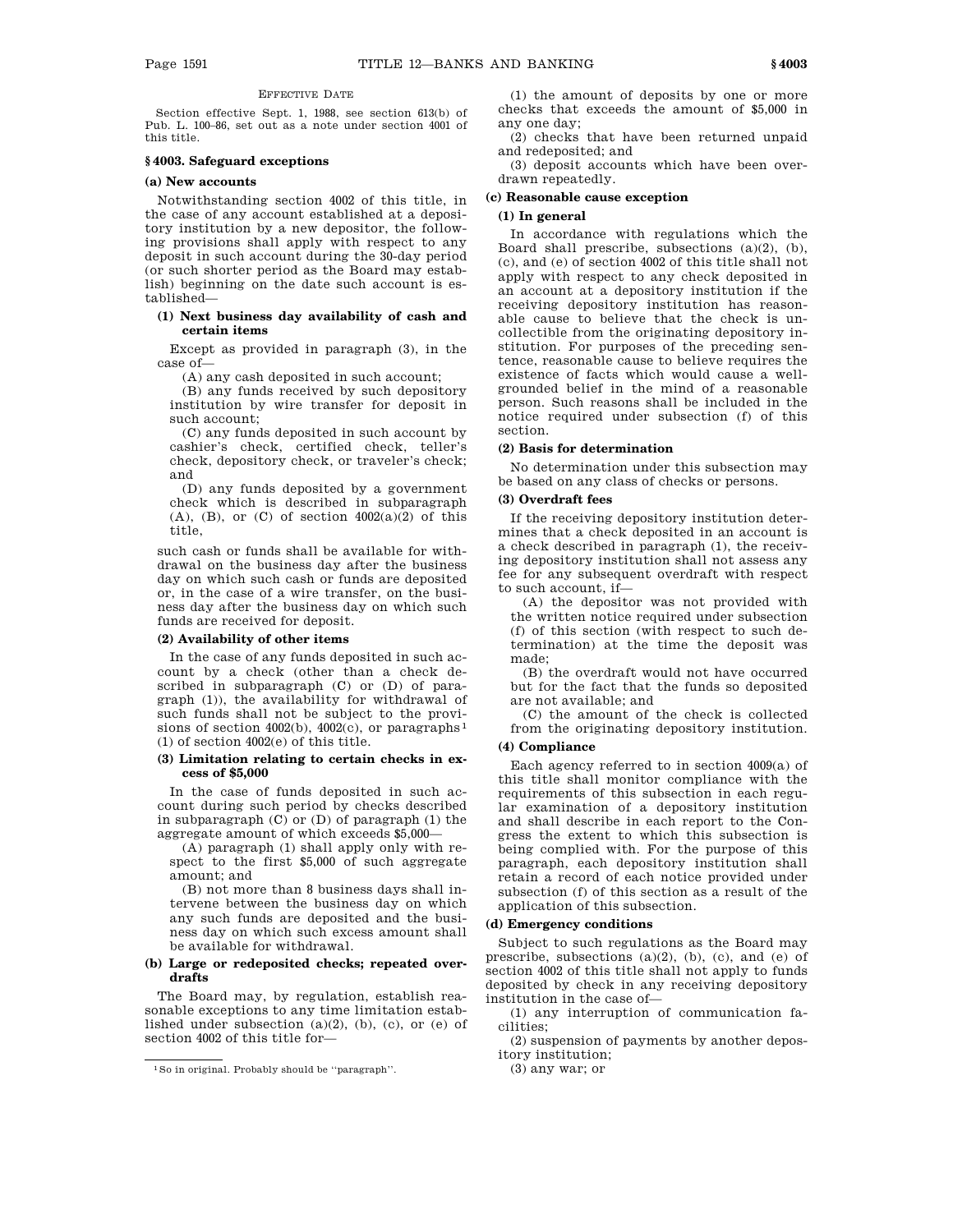(4) any emergency condition beyond the control of the receiving depository institution,

if the receiving depository institution exercises such diligence as the circumstances require.

## **(e) Prevention of fraud losses**

## **(1) In general**

The Board may, by regulation or order, suspend the applicability of this chapter, or any portion thereof, to any classification of checks if the Board determines that—

(A) depository institutions are experiencing an unacceptable level of losses due to check-related fraud, and

(B) suspension of this chapter, or such portion of this chapter, with regard to the classification of checks involved in such fraud is necessary to diminish the volume of such fraud.

# **(2) Sunset provision**

No regulation prescribed or order issued under paragraph (1) shall remain in effect for more than 45 days (excluding Saturdays, Sundays, legal holidays, or any day either House of Congress is not in session).

#### **(3) Report to Congress**

#### **(A) Notice of each suspension**

Within 10 days of prescribing any regulation or issuing any order under paragraph (1), the Board shall transmit a report of such action to the Committee on Banking, Finance and Urban Affairs of the House of Representatives and the Committee on Banking, Housing, and Urban Affairs of the Senate.

# **(B) Contents of report**

Each report under subparagraph (A) shall contain—

(i) the specific reason for prescribing the regulation or issuing the order;

(ii) evidence considered by the Board in making the determination under paragraph (1) with respect to such regulation or order; and

(iii) specific examples of the check-related fraud giving rise to such regulation or order.

## **(f) Notice of exception; availability within reasonable time**

# **(1) In general**

If any exception contained in this section (other than subsection (a) of this section) applies with respect to funds deposited in an account at a depository institution—

(A) the depository institution shall provide notice in the manner provided in paragraph (2) of—

(i) the time period within which the funds shall be made available for withdrawal; and

(ii) the reason the exception was invoked; and

(B) except where other time periods are specifically provided in this chapter, the availability of the funds deposited shall be governed by the policy of the receiving depository institution, but shall not exceed a reasonable period of time as determined by the Board.

## **(2) Time for notice**

The notice required under paragraph  $(1)(A)$ with respect to a deposit to which an exception contained in this section applies shall be made by the time provided in the following subparagraphs:

(A) In the case of a deposit made in person by the depositor at the receiving depository institution, the depository institution shall immediately provide such notice in writing to the depositor.

(B) In the case of any other deposit (other than a deposit described in subparagraph (C)), the receiving depository institution shall mail the notice to the depositor not later than the close of the next business day following the business day on which the deposit is received.

(C) In the case of a deposit to which subsection (d) or (e) of this section applies, notice shall be provided by the depository institution in accordance with regulations of the Board.

(D) In the case of a deposit to which subsection  $(b)(1)$  or  $(b)(2)$  of this section applies, the depository institution may, for nonconsumer accounts and other classes of accounts, as defined by the Board, that generally have a large number of such deposits, provide notice at or before the time it first determines that the subsection applies.

(E) In the case of a deposit to which subsection (b)(3) of this section applies, the depository institution may, subject to regulations of the Board, provide notice at the beginning of each time period it determines that the subsection applies. In addition to the requirements contained in paragraph  $(1)(A)$ , the notice shall specify the time period for which the exception will apply.

## **(3) Subsequent determinations**

If the facts upon which the determination of the applicability of an exception contained in subsection (b) or (c) of this section to any deposit only become known to the receiving depository institution after the time notice is required under paragraph (2) with respect to such deposit, the depository institution shall mail such notice to the depositor as soon as practicable, but not later than the first business day following the day such facts become known to the depository institution.

(Pub. L. 100–86, title VI, §604, Aug. 10, 1987, 101 Stat. 642; Pub. L. 102–242, title II, §§225, 227(b)(2), Dec. 19, 1991, 105 Stat. 2307, 2308; Pub. L. 111–203, title X, §1086(b), July 21, 2010, 124 Stat. 2085.)

#### AMENDMENT OF SECTION

*Pub. L. 111–203, title X, §§1086(b), 1100H, July 21, 2010, 124 Stat. 2085, 2113, provided that, effective on the designated transfer date, this section is amended:*

*(1) by inserting '', jointly with the Director of the Bureau of Consumer Financial Protection,'' after ''Board'' wherever appearing, other than in subsection (f); and*

*(2) in subsection (f), by substituting ''Board, jointly with the Director of the Bureau of Consumer Financial Protection.'' for ''Board.'' wherever appearing.*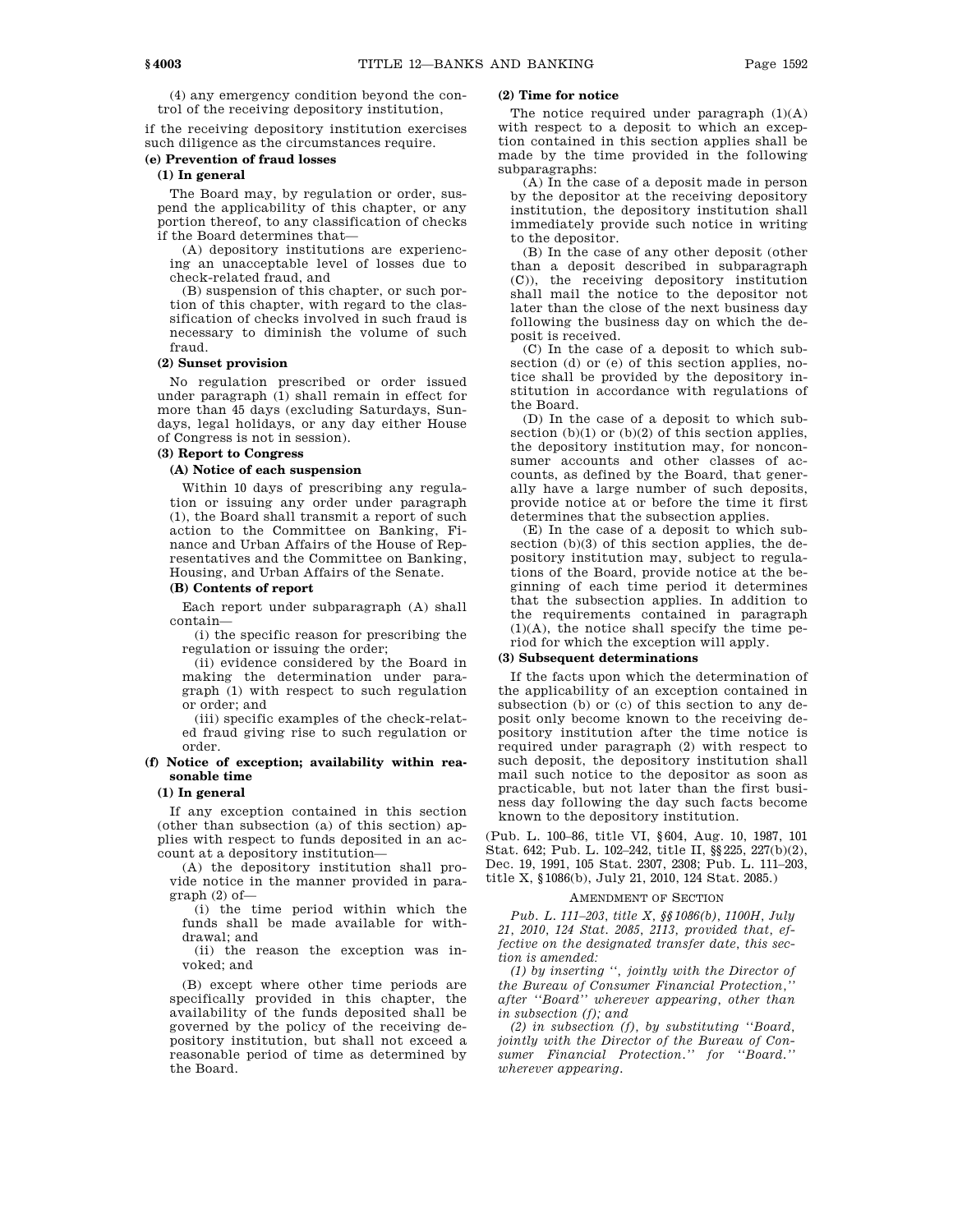*See Effective Date of 2010 Amendment note below.*

#### AMENDMENTS

1991—Subsec. (a)(2). Pub. L. 102–242, §227(b)(2), struck out "and (2)" after "paragraphs (1)".

Subsec. (b). Pub. L. 102–242, §225(1), inserted ''(a)(2),'' after ''subsection''.

Subsec. (c)(1). Pub. L. 102–242, §225(2), substituted  $``(a)(2)"$  for  $``(a)(2)(F)"$ 

Subsec. (d). Pub. L. 102–242, §225(3), inserted ''(a)(2),'' after ''subsections''.

Subsec. (f)(1)(A)(i). Pub. L. 102–242, §225(4), substituted "time period within which" for "day".

Subsec. (f)(2)(D), (E). Pub. L. 102–242, §225(5), added subpars. (D) and (E).

#### CHANGE OF NAME

Committee on Banking, Finance and Urban Affairs of House of Representatives treated as referring to Committee on Banking and Financial Services of House of Representatives by section 1(a) of Pub. L. 104–14, set out as a note preceding section 21 of Title 2, The Congress. Committee on Banking and Financial Services of House of Representatives abolished and replaced by Committee on Financial Services of House of Representatives, and jurisdiction over matters relating to securities and exchanges and insurance generally transferred from Committee on Energy and Commerce of House of Representatives by House Resolution No. 5, One Hundred Seventh Congress, Jan. 3, 2001.

#### EFFECTIVE DATE OF 2010 AMENDMENT

Amendment by Pub. L. 111–203 effective on the designated transfer date, see section 1100H of Pub. L. 111–203, set out as a note under section 552a of Title 5, Government Organization and Employees.

#### EFFECTIVE DATE

Section effective Sept. 1, 1988, see section 613(b) of Pub. L. 100–86, set out as a note under section 4001 of this title.

#### **§ 4004. Disclosure of funds availability policies**

#### **(a) Notice for new accounts**

Before an account is opened at a depository institution, the depository institution shall provide written notice to the potential customer of the specific policy of such depository institution with respect to when a customer may withdraw funds deposited into the customer's account.

#### **(b) Preprinted deposit slips**

All preprinted deposit slips that a depository institution furnishes to its customers shall contain a summary notice, as prescribed by the Board in regulations, that deposited items may not be available for immediate withdrawal.

## **(c) Mailing of notice**

## **(1) First mailing after enactment**

In the first regularly scheduled mailing to customers occurring after September 1, 1988, but not more than 60 days after September 1, 1988, each depository institution shall send a written notice containing the specific policy of such depository institution with respect to when a customer may withdraw funds deposited into such customer's account, unless the depository institution has provided a disclosure which meets the requirements of this section before September 1, 1988.

## **(2) Subsequent changes**

A depository institution shall send a written notice to customers at least 30 days before implementing any change to the depository institution's policy with respect to when customers may withdraw funds deposited into consumer accounts, except that any change which expedites the availability of such funds shall be disclosed not later than 30 days after implementation.

## **(3) Upon request**

Upon the request of any person, a depository institution shall provide or send such person a written notice containing the specific policy of such depository institution with respect to when a customer may withdraw funds deposited into a customer's account.

# **(d) Posting of notice**

## **(1) Specific notice at manned teller stations**

Each depository institution shall post, in a conspicuous place in each location where deposits are accepted by individuals employed by such depository institution, a specific notice which describes the time periods applicable to the availability of funds deposited in a consumer account.

#### **(2) General notice at automated teller machines**

In the case of any automated teller machine at which any funds are received for deposit in an account at any depository institution, the Board shall prescribe, by regulations, that the owner or operator of such automated teller machine shall post or provide a general notice that funds deposited in such machine may not be immediately available for withdrawal.

## **(e) Notice of interest payment policy**

If a depository institution described in section 4005(b) of this title begins the accrual of interest or dividends at a later date than the date described in section 4005(a) of this title with respect to all funds, including cash, deposited in an interest-bearing account at such depository institution, any notice required to be provided under subsections (a) and (c) of this section shall contain a written description of the time at which such depository institution begins to accrue interest or dividends on such funds.

# **(f) Model disclosure forms**

## **(1) Prepared by Board**

The Board shall publish model disclosure forms and clauses for common transactions to facilitate compliance with the disclosure requirements of this section and to aid customers by utilizing readily understandable language.

#### **(2) Use of forms to achieve compliance**

A depository institution shall be deemed to be in compliance with the requirements of this section if such institution—

(A) uses any appropriate model form or clause as published by the Board, or

(B) uses any such model form or clause and changes such form or clause by—

(i) deleting any information which is not required by this chapter; or

(ii) rearranging the format.

# **(3) Voluntary use**

Nothing in this chapter requires the use of any such model form or clause prescribed by the Board under this subsection.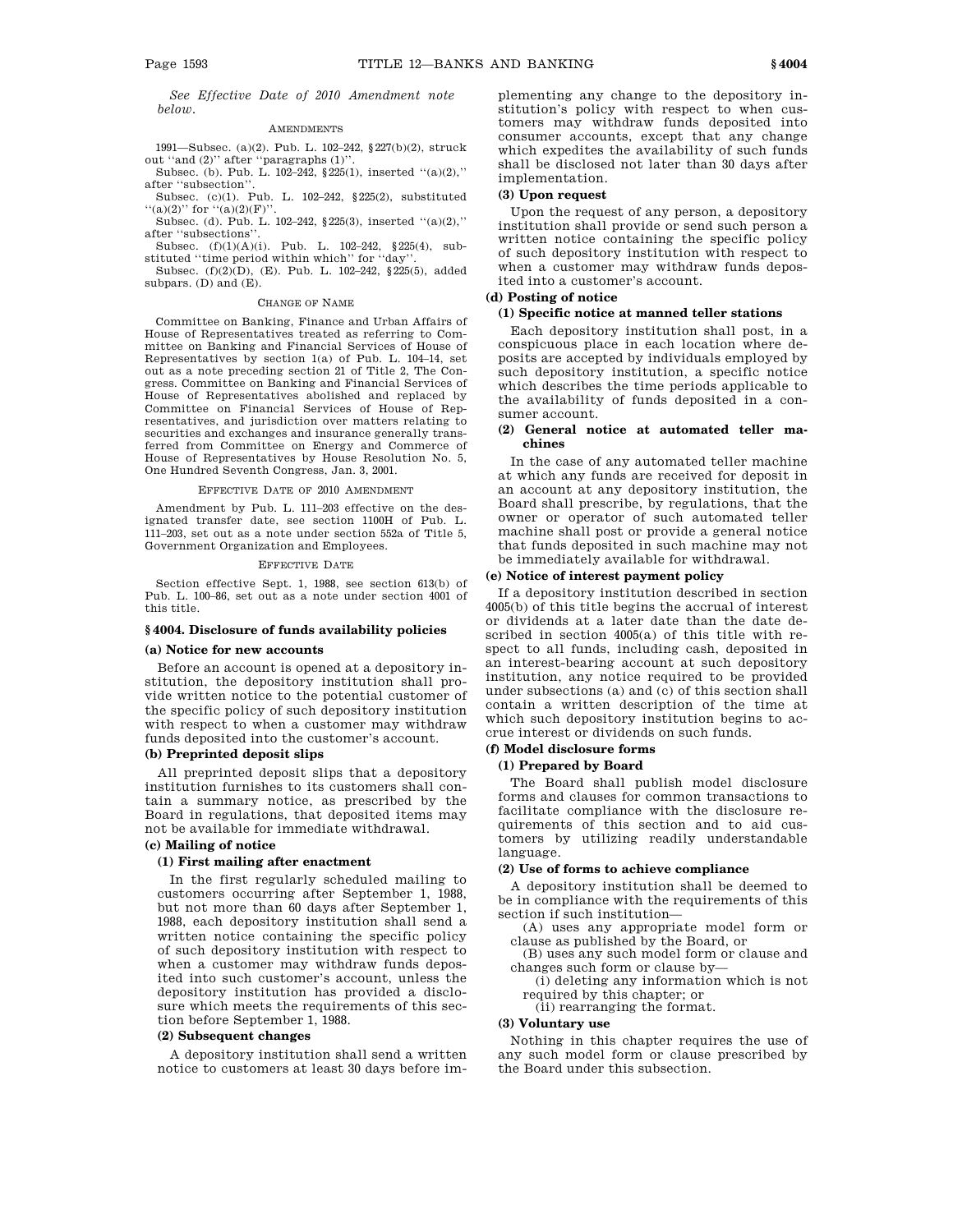## **(4) Notice and comment**

Model disclosure forms and clauses shall be adopted by the Board only after notice duly given in the Federal Register and an opportunity for public comment in accordance with section 553 of title 5.

(Pub. L. 100–86, title VI, §605, Aug. 10, 1987, 101 Stat. 644; Pub. L. 111–203, title X, §1086(c), July 21, 2010, 124 Stat. 2086.)

#### AMENDMENT OF SECTION

*Pub. L. 111–203, title X, §§1086(c), 1100H, July 21, 2010, 124 Stat. 2085, 2113, provided that, effective on the designated transfer date, this section is amended:*

*(1) by inserting '', jointly with the Director of the Bureau of Consumer Financial Protection,'' after ''Board'' wherever appearing, other than in the heading for subsection (f)(1); and*

*(2) in subsection (f)(1), in the heading, by inserting ''and Bureau'' after ''Board''.*

*See Effective Date of 2010 Amendment note below.*

#### REFERENCES IN TEXT

After enactment, referred to in the heading of subsec.  $(c)(1)$ , probably means after the effective date of this section, which is Sept. 1, 1988.

#### EFFECTIVE DATE OF 2010 AMENDMENT

Amendment by Pub. L. 111–203 effective on the designated transfer date, see section 1100H of Pub. L. 111–203, set out as a note under section 552a of Title 5, Government Organization and Employees.

#### EFFECTIVE DATE

Section effective Sept. 1, 1988, see section 613(b) of Pub. L. 100–86, set out as a note under section 4001 of this title.

## **§ 4005. Payment of interest**

## **(a) In general**

Except as provided in subsection (b) or (c) of this section and notwithstanding any other provision of law, interest shall accrue on funds deposited in an interest-bearing account at a depository institution beginning not later than the business day on which the depository institution receives provisional credit for such funds.

#### **(b) Special rule for credit unions**

Subsection (a) of this section shall not apply to an account at a depository institution described in section  $461(b)(1)(A)(iv)$  of this title if the depository institution—

(1) begins the accrual of interest or dividends at a later date than the date described in subsection (a) of this section with respect to all funds, including cash, deposited in such account; and

(2) provides notice of the interest payment policy in the manner required under section 4004(e) of this title.

## **(c) Exception for checks returned unpaid**

No provision of this chapter shall be construed as requiring the payment of interest or dividends on funds deposited by a check which is returned unpaid.

(Pub. L. 100–86, title VI, §606, Aug. 10, 1987, 101 Stat. 646.)

## EFFECTIVE DATE

Section effective Sept. 1, 1988, see section 613(b) of Pub. L. 100–86, set out as a note under section 4001 of this title.

## **§ 4006. Miscellaneous provisions**

#### **(a) After-hours deposits**

For purposes of this chapter, any deposit which is made on a Saturday, Sunday, legal holiday, or after the close of business on any business day shall be deemed to have been made on the next business day.

#### **(b) Availability at start of business day**

Except as provided in subsections (b)(3) and  $(c)(1)(B)$  of section 4002 of this title, if any provision of this chapter requires that funds be available for withdrawal on any business day, such funds shall be available for withdrawal at the start of such business day.

## **(c) Effect on policies of depository institutions**

No provision of this chapter shall be construed as—

(1) prohibiting a depository institution from making funds available for withdrawal in a shorter period of time than the period of time required by this chapter; or

(2) affecting a depository institution's right—

(A) to accept or reject a check for deposit; (B) to revoke any provisional settlement made by the depository institution with respect to a check accepted by such institution for deposit;

(C) to charge back the depositor's account for the amount of such check; or

(D) to claim a refund of such provisional credit.

## **(d) Prohibition on freezing certain funds in an account**

In any case in which a check is deposited in an account at a depository institution and the funds represented by such check are not yet available for withdrawal pursuant to this chapter, the depository institution may not freeze any other funds in such account (which are otherwise available for withdrawal pursuant to this chapter) solely because the funds so deposited are not yet available for withdrawal.

#### **(e) Employee training on and compliance with requirements of this chapter**

Each depository institution shall—

(1) take such actions as may be necessary fully to inform each employee (who performs duties subject to the requirements of this chapter) of the requirements of this chapter; and

(2) establish and maintain procedures reasonably designed to assure and monitor employee compliance with such requirements.

(Pub. L. 100–86, title VI, §607, Aug. 10, 1987, 101 Stat. 646; Pub. L. 111–203, title X, §1086(f), July 21, 2010, 124 Stat. 2086.)

#### ADDITION OF SUBSECTION (f)

*Pub. L. 111–203, title X, §§1086(f), 1100H, July 21, 2010, 124 Stat. 2086, 2113, provided that, effective on the designated transfer date, this sec-*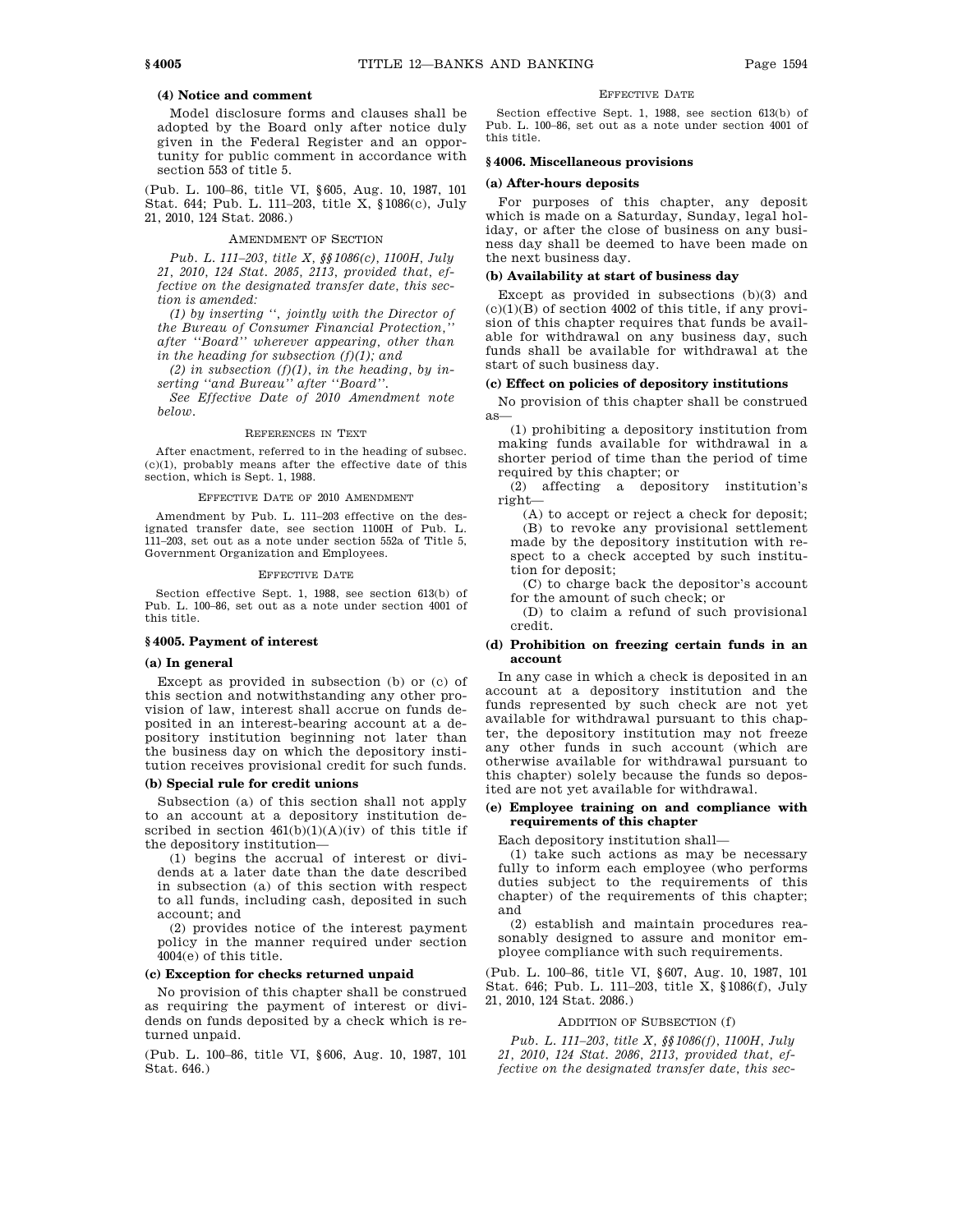*tion is amended by adding at the end the following:*

#### *''(f) Adjustments to dollar amounts for inflation*

*''The dollar amounts under this chapter shall be adjusted every 5 years after December 31, 2011, by the annual percentage increase in the Consumer Price Index for Urban Wage Earners and Clerical Workers, as published by the Bureau of Labor Statistics, rounded to the nearest multiple of \$25.''*

*See Effective Date of 2010 Amendment note below.*

#### REFERENCES IN TEXT

This chapter, referred to in text, was in the original ''this title'', meaning title VI of Pub. L. 100–86, Aug. 10, 1987, 101 Stat. 635, which is classified principally to this chapter. For complete classification of this Act to the Code, see Short Title note set out under section 4001 of this title and Tables.

## EFFECTIVE DATE OF 2010 AMENDMENT

Amendment by Pub. L. 111–203 effective on the designated transfer date, see section 1100H of Pub. L. 111–203, set out as a note under section 552a of Title 5, Government Organization and Employees.

## **§ 4007. Effect on State law**

#### **(a) In general**

Any law or regulation of any State in effect on September 1, 1989, which requires that funds deposited or received for deposit in an account at a depository institution chartered by such State be made available for withdrawal in a shorter period of time than the period of time provided in this chapter or in regulations prescribed by the Board under this chapter (as in effect on September 1, 1989) shall—

(1) supersede the provisions of this chapter and any regulations by the Board to the extent such provisions relate to the time by which funds deposited or received for deposit in an account shall be available for withdrawal; and

(2) apply to all federally insured depository institutions located within such State.

#### **(b) Override of certain State laws**

Except as provided in subsection (a) of this section, this chapter and regulations prescribed under this chapter shall supersede any provision of the law of any State, including the Uniform Commercial Code as in effect in such State, which is inconsistent with this chapter or such regulations.

(Pub. L. 100–86, title VI, §608, Aug. 10, 1987, 101 Stat. 647.)

## **§ 4008. Regulations and reports by Board**

#### **(a) In general**

After notice and opportunity to submit comment in accordance with section 553(c) of title 5, the Board shall prescribe regulations—

(1) to carry out the provisions of this chapter;

(2) to prevent the circumvention or evasion of such provisions; and

(3) to facilitate compliance with such provisions.

## **(b) Regulations relating to improvement of check processing system**

In order to improve the check processing system, the Board shall consider (among other proposals) requiring, by regulation, that—

(1) depository institutions be charged based upon notification that a check or similar instrument will be presented for payment;

(2) the Federal Reserve banks and depository institutions provide for check truncation;

(3) depository institutions be provided incentives to return items promptly to the depository institution of first deposit;

(4) the Federal Reserve banks and depository institutions take such actions as are necessary to automate the process of returning unpaid checks;

(5) each depository institution and Federal Reserve bank—

(A) place its endorsement, and other notations specified in regulations of the Board, on checks in the positions specified in such regulations; and

(B) take such actions as are necessary to—

(i) automate the process of reading endorsements; and

(ii) eliminate unnecessary endorsements;

(6) within one business day after an originating depository institution is presented a check (for more than such minimum amount as the Board may prescribe)—

(A) such originating depository institution determines whether it will pay such check; and

(B) if such originating depository institution determines that it will not pay such check, such originating depository institution directly notify the receiving depository institution of such determination;

(7) regardless of where a check is cleared initially, all returned checks be eligible to be returned through the Federal Reserve System;

(8) Federal Reserve banks and depository institutions participate in the development and implementation of an electronic clearinghouse process to the extent the Board determines, pursuant to the study under subsection (f) of this section, that such a process is feasible; and

(9) originating depository institutions be permitted to return unpaid checks directly to, and obtain reimbursement for such checks directly from, the receiving depository institution.

## **(c) Regulatory responsibility of Board for payment system**

#### **(1) Responsibility for payment system**

In order to carry out the provisions of this chapter, the Board of Governors of the Federal Reserve System shall have the responsibility to regulate—

 $(A)$  any aspect of the payment system, including the receipt, payment, collection, or clearing of checks; and

(B) any related function of the payment system with respect to checks.

## **(2) Regulations**

The Board shall prescribe such regulations as it may determine to be appropriate to carry out its responsibility under paragraph (1).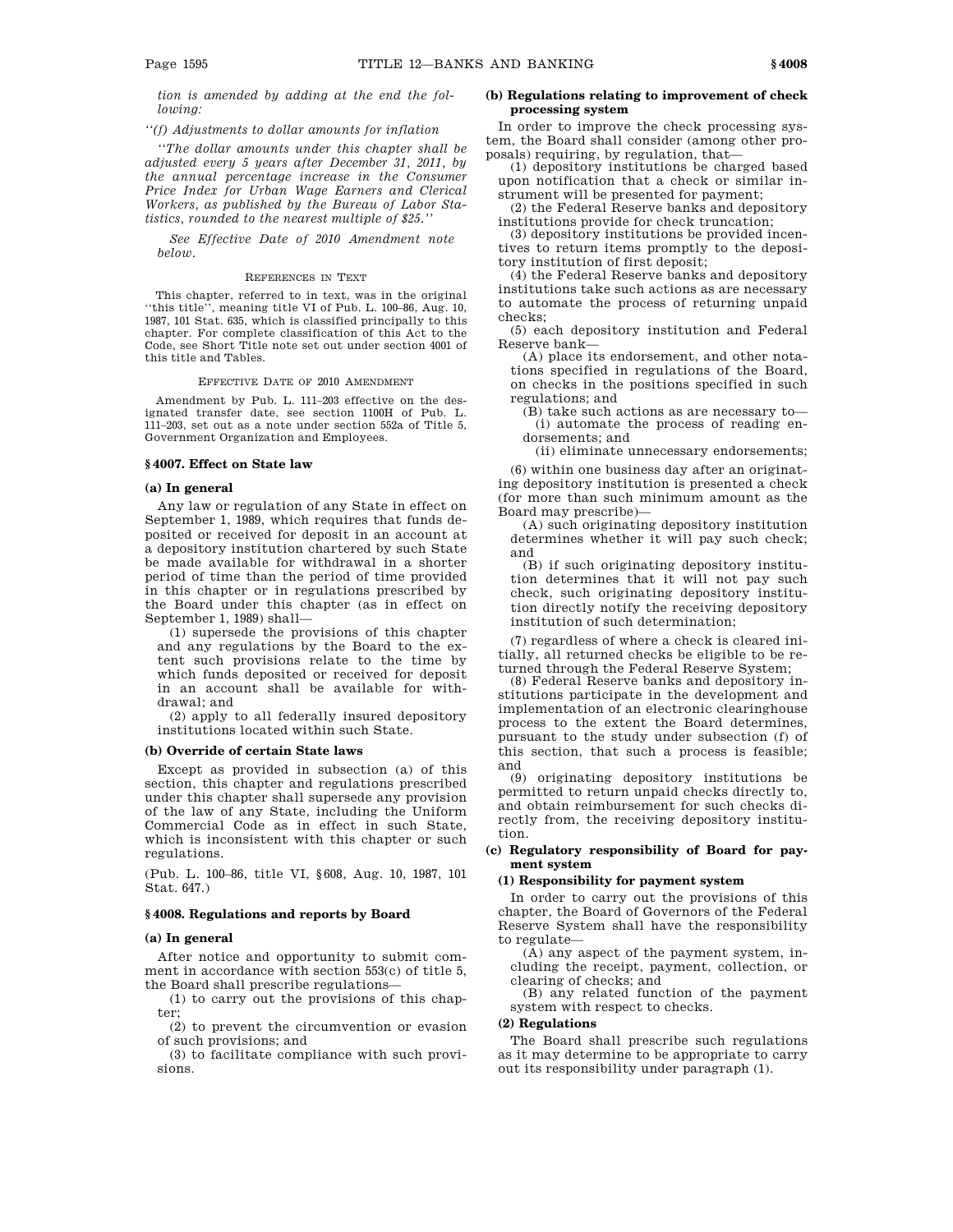## **(d) Reports**

## **(1) Implementation progress reports**

#### **(A) Required reports**

The Board shall transmit a report to both Houses of the Congress not later than 18, 30, and 48 months after August 10, 1987.

#### **(B) Contents of report**

Each such report shall describe—

(i) the actions taken and progress made by the Board to implement the schedules established in section 4002 of this title, and (ii) the impact of this chapter on consumers and depository institutions.

#### **(2) Evaluation of temporary schedule report**

## **(A) Report required**

The Board shall transmit a report to both Houses of the Congress not later than 2 years after August 10, 1987, regarding the effects the temporary schedule established under section 4002(c) of this title have had on depository institutions and the public.

# **(B) Contents of report**

Such report shall also assess the potential impact the implementation of the schedule established in section 4002(b) of this title will have on depository institutions and the public, including an estimate of the risks to and losses of depository institutions and the benefits to consumers. Such report shall also contain such recommendations for legislative or administrative action as the Board may determine to be necessary.

#### **(3) Comptroller General evaluation report**

Not later than 6 months after September 1, 1988, the Comptroller General of the United States shall transmit a report to the Congress evaluating the implementation and administration of this chapter.

## **(e) Consultation**

In prescribing regulations under subsections (a) and (b) of this section, the Board shall consult with the Comptroller of the Currency, the Board of Directors of the Federal Deposit Insurance Corporation, the Federal Home Loan Bank Board, and the National Credit Union Administration Board.

#### **(f) Electronic clearinghouse study**

#### **(1) Study required**

The Board shall study the feasibility of modernizing and accelerating the check payment system through the development of an electronic clearinghouse process utilizing existing telecommunications technology to avoid the necessity of actual presentment of the paper instrument to a payor institution before such institution is charged for the item.

#### **(2) Consultation; factors to be studied**

In connection with the study required under paragraph (1), the Board shall—

(A) consult with appropriate experts in telecommunications technology; and

(B) consider all practical and legal impediments to the development of an electronic clearinghouse process.

#### **(3) Report required**

The Board shall report its conclusions to the Congress within 9 months of August 10, 1987.

(Pub. L. 100–86, title VI, §609, Aug. 10, 1987, 101 Stat. 647; Pub. L. 111–203, title X, §1086(d), July 21, 2010, 124 Stat. 2086.)

#### AMENDMENT OF SECTION

*Pub. L. 111–203, title X, §§1086(d), 1100H, July 21, 2010, 124 Stat. 2086, 2113, provided that, effective on the designated transfer date, this section is amended:*

*(1) in subsection (a), by inserting '', jointly with the Director of the Bureau of Consumer Financial Protection,'' after ''Board''; and*

*(2) by striking out subsection (e) and adding the following:*

#### *''(e) Consultations*

*''In prescribing regulations under subsections (a) and (b), the Board and the Director of the Bureau of Consumer Financial Protection, in the case of subsection (a), and the Board, in the case of subsection (b), shall consult with the Comptroller of the Currency, the Board of Directors of the Federal Deposit Insurance Corporation, and the National Credit Union Administration Board.''*

*See Effective Date of 2010 Amendment note below.*

#### CODIFICATION

In subsec. (d)(3), ''September 1, 1988'' substituted for ''section 603(b) takes effect'' on authority of section 613(b) of Pub. L. 100–86, set out as an Effective Date note under section 4001 of this title.

#### EFFECTIVE DATE OF 2010 AMENDMENT

Amendment by Pub. L. 111–203 effective on the designated transfer date, see section 1100H of Pub. L. 111–203, set out as a note under section 552a of Title 5, Government Organization and Employees.

#### TRANSFER OF FUNCTIONS

Federal Home Loan Bank Board abolished and functions transferred, see sections 401 to 406 of Pub. L. 101–73, set out as a note under section 1437 of this title.

EXCEPTIONS IN AREAS WHERE MAJOR DISASTER EXISTS

Pub. L. 105–18, title V, §50002, June 12, 1997, 111 Stat. 211, provided that:

''(a) TRUTH IN LENDING ACT.—During the 240-day period beginning on the date of enactment of this Act [June 12, 1997], the Board of Governors of the Federal Reserve System may make exceptions to the Truth in Lending Act [15 U.S.C. 1601 et seq.] for transactions within an area in which the President, pursuant to section 401 of the Robert T. Stafford Disaster Relief and Emergency Assistance Act [42 U.S.C. 5170], has determined, on or after February 28, 1997, that a major disaster exists, or within an area determined to be eligible for disaster relief under other Federal law by reason of damage related to the 1997 flooding of the Red River of the North, the Minnesota River, and the tributaries of such rivers, if the Board determines that the exception can reasonably be expected to alleviate hardships to the public resulting from such disaster that outweigh

possible adverse effects. ''(b) EXPEDITED FUNDS AVAILABILITY ACT.—During the 240-day period beginning on the date of enactment of this Act [June 12, 1997], the Board of Governors of the Federal Reserve System may make exceptions to the Expedited Funds Availability Act [12 U.S.C. 4001 et seq.] for depository institution offices located within any area referred to in subsection (a) of this section if the Board determines that the exception can reasonably be expected to alleviate hardships to the public resulting from such disaster that outweigh possible adverse effects.

'(c) TIME LIMIT ON EXCEPTIONS.—Any exception made under this section shall expire not later than September 1, 1998.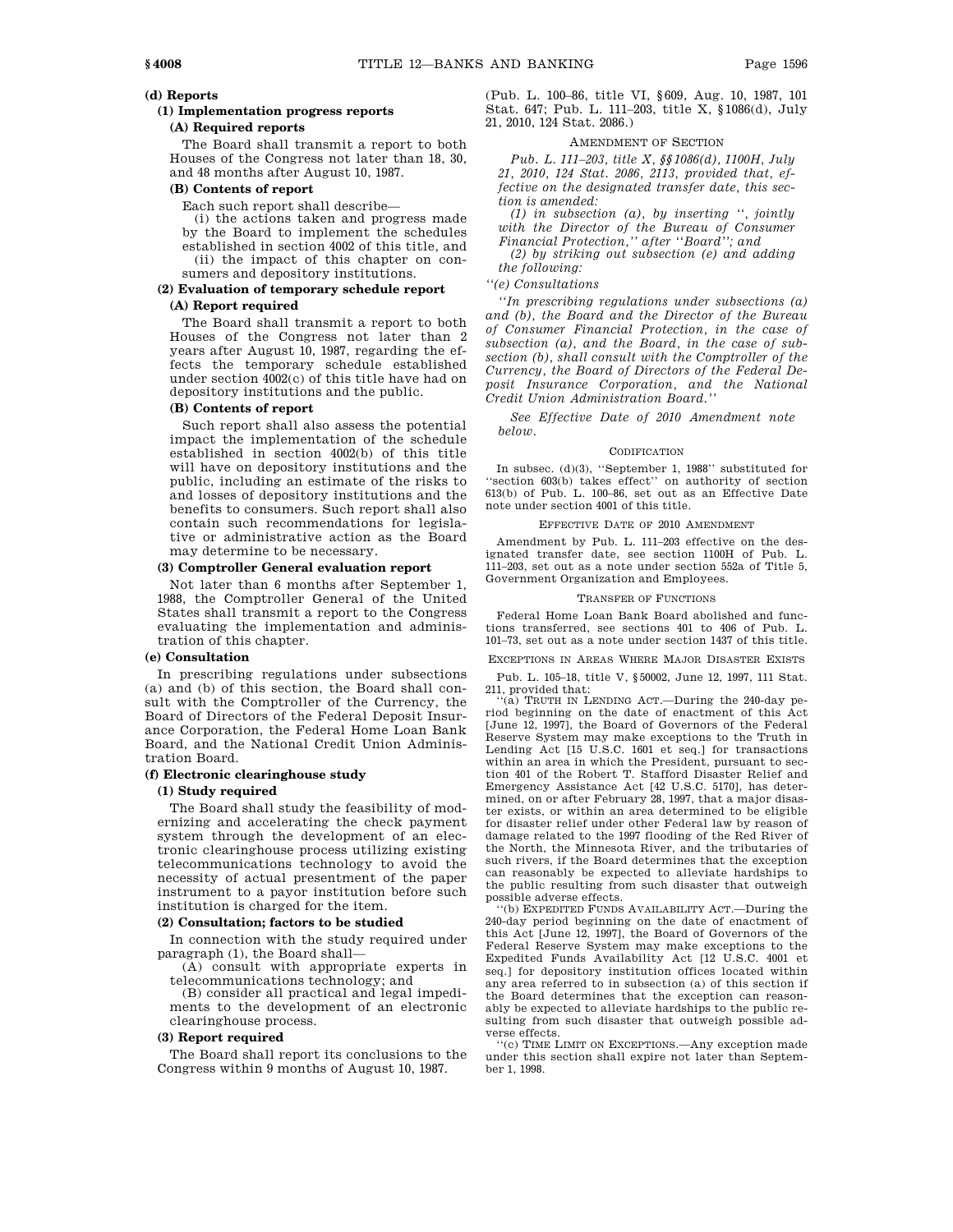''(d) PUBLICATION REQUIRED.—The Board of Governors of the Federal Reserve System shall publish in the Federal Register a statement that—

''(1) describes any exception made under this section; and

''(2) explains how the exception can reasonably be expected to produce benefits to the public that outweigh possible adverse effects.''

Similar provisions were contained in the following prior acts:

Pub. L. 103–76, §2, Aug. 12, 1993, 107 Stat. 752.

# Pub. L. 102–485, §3, Oct. 23, 1992, 106 Stat. 2772.

# **§ 4009. Administrative enforcement**

# **(a) Administrative enforcement**

Compliance with the requirements imposed under this chapter, including regulations prescribed by and orders issued by the Board of Governors of the Federal Reserve System under this chapter, shall be enforced under—

(1) section 8 of the Federal Deposit Insurance Act [12 U.S.C. 1818] in the case of—

(A) national banks, and Federal branches and Federal agencies of foreign banks, by the Office of the Comptroller of the Currency;

(B) member banks of the Federal Reserve System (other than national banks), and offices, branches, and agencies of foreign banks located in the United States (other than Federal branches, Federal agencies, and insured State branches of foreign banks), by the Board of Governors of the Federal Reserve System; and

(C) banks insured by the Federal Deposit Insurance Corporation (other than members of the Federal Reserve System) and insured State branches of foreign banks, by the Board of Directors of the Federal Deposit Insurance Corporation;

(2) section 8 of the Federal Deposit Insurance Act [12 U.S.C. 1818], by the Director of the Office of Thrift Supervision in the case of savings associations the deposits of which are insured by the Federal Deposit Insurance Corporation; and

(3) the Federal Credit Union Act [12 U.S.C. 1751 et seq.], by the National Credit Union Administration Board with respect to any Federal credit union or insured credit union.

The terms used in paragraph (1) that are not defined in this chapter or otherwise defined in section 3(s) of the Federal Deposit Insurance Act (12 U.S.C. 1813(s)) shall have the meaning given to them in section 1(b) of the International Banking Act of 1978 (12 U.S.C. 3101).

#### **(b) Additional powers**

## **(1) Violation of this chapter treated as violation of other Acts**

For purposes of the exercise by any agency referred to in subsection (a) of this section of its powers under any Act referred to in that subsection, a violation of any requirement imposed under this chapter shall be deemed to be a violation of a requirement imposed under that Act.

# **(2) Enforcement authority under other Acts**

In addition to its powers under any provision of law specifically referred to in subsection (a)

of this section, each of the agencies referred to in such subsection may exercise, for purposes of enforcing compliance with any requirement imposed under this chapter, any other authority conferred on it by law.

## **(c) Enforcement by Board**

## **(1) In general**

Except to the extent that enforcement of the requirements imposed under this chapter is specifically committed to some other Government agency under subsection (a) of this section, the Board of Governors of the Federal Reserve System shall enforce such requirements.

#### **(2) Additional remedy**

If the Board determines that—

(A) any depository institution which is not a depository institution described in subsection (a) of this section, or

(B) any other person subject to the authority of the Board under this chapter, including any person subject to the authority of the Board under section  $4004(d)(2)$  or  $4008(c)$ of this title,

has failed to comply with any requirement imposed by this chapter or by the Board under this chapter, the Board may issue an order prohibiting any depository institution, any Federal Reserve bank, or any other person subject to the authority of the Board from engaging in any activity or transaction which directly or indirectly involves such noncomplying depository institution or person (including any activity or transaction involving the receipt, payment, collection, and clearing of checks and any related function of the payment system with respect to checks).

## **(d) Procedural rules**

The authority of the Board to prescribe regulations under this chapter does not impair the authority of any other agency designated in this section to make rules regarding its own procedures in enforcing compliance with requirements imposed under this chapter.

(Pub. L. 100–86, title VI, §610, Aug. 10, 1987, 101 Stat. 649; Pub. L. 101–73, title VII, §744(d), Aug. 9, 1989, 103 Stat. 438; Pub. L. 102–242, title II, §212(h), Dec. 19, 1991, 105 Stat. 2303.)

#### REFERENCES IN TEXT

The Federal Credit Union Act, referred to in subsec. (a)(3), is act June 26, 1934, ch. 750, 48 Stat. 1216, as amended, which is classified generally to chapter 14 (§1751 et seq.) of this title. For complete classification of this Act to the Code, see section 1751 of this title and Tables.

#### AMENDMENTS

1991—Subsec. (a). Pub. L. 102–242, §212(h)(2), inserted at end ''The terms used in paragraph (1) that are not defined in this chapter or otherwise defined in section 3(s) of the Federal Deposit Insurance Act (12 U.S.C. 1813(s)) shall have the meaning given to them in section 1(b) of the International Banking Act of 1978 (12 U.S.C. 3101).''

Subsec. (a)(1). Pub. L. 102–242, §212(h)(1), added par. (1) and struck out former par. (1) which read as follows: ''section 8 of the Federal Deposit Insurance Act in the

case of— ''(A) national banks, by the Comptroller of the Currency;